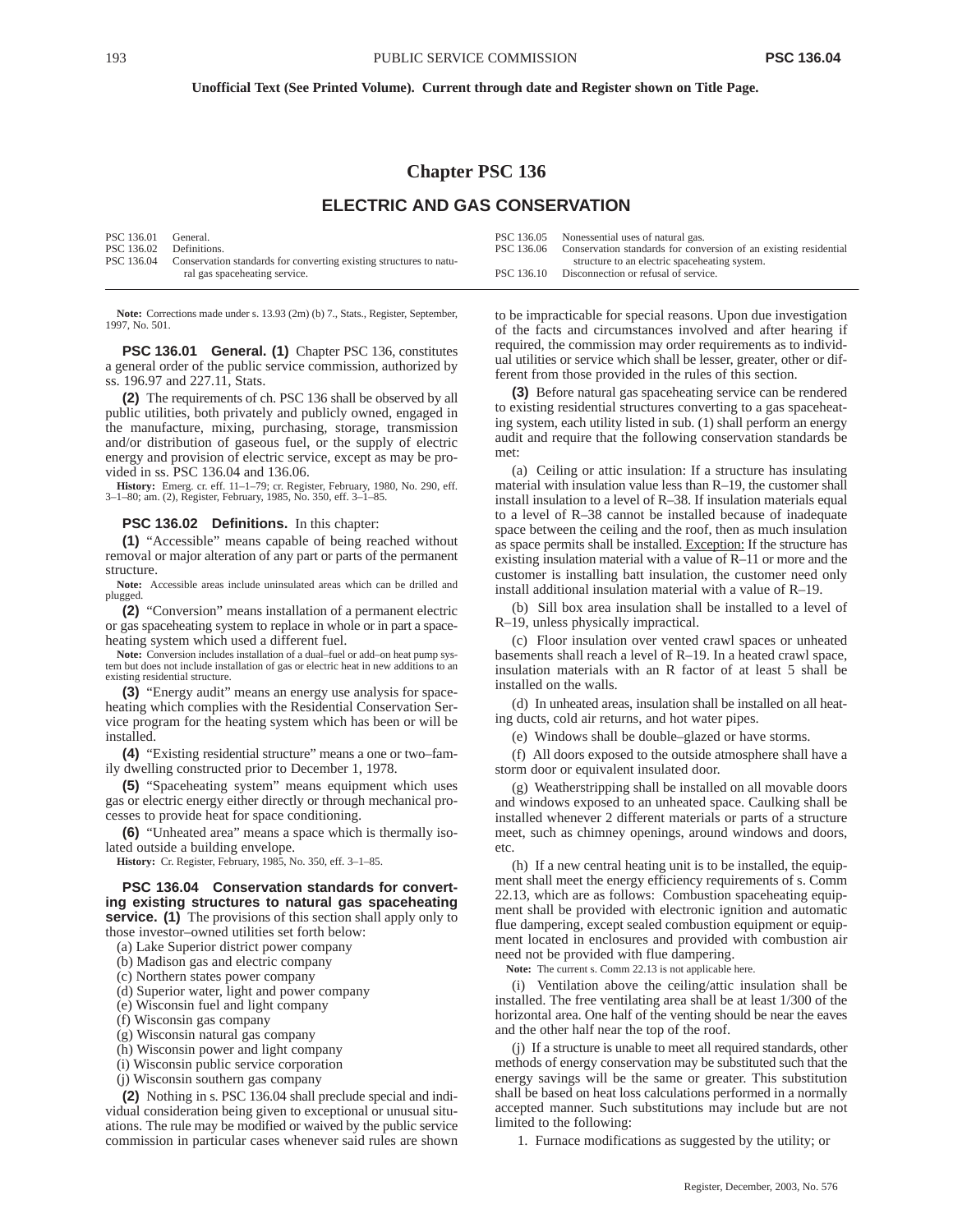#### **Unofficial Text (See Printed Volume). Current through date and Register shown on Title Page.**

2. Insulation materials equal to R–5 on the inside walls of a heated basement.

**(4)** Before natural gas service can be rendered for commercial or industrial spaceheating use in buildings constructed before July 1, 1978, each utility listed in sub. (1) shall require that the following conservation standards be met:

(a) Design heat loss, excluding infiltration and ventilation, through above–grade gross walls and roofs facing heated interiors shall not exceed 13 BTU per hour per square foot for the total building envelope;

(b) If a building exceeds the heat loss of par. (a), the building may receive gas service provided that it demonstrates additional innovative building or system designs that will reduce fuel consumption to a level equal to or less than fuel consumption which results from complying with par. (a);

(c) All exterior windows and doors shall be designed to limit leakage into or from the building and shall be weatherstripped; and

(d) Special use buildings such as greenhouses, inflatable structures, and the like, or any building exempt from the heating and ventilating requirements of ch. Comm 63 are exempt from these requirements.

**(5)** Prior to rendering natural gas spaceheating service to an existing rental unit, as defined in s. Comm 67.04 (16), which is converting to natural gas spaceheating, each utility shall inform the rental unit owner of the additional conservation requirements of s. Comm 67.05. The requirement of this subsection is in addition to subs. (3) and (4).

Note: There is no Comm 67.04 (16). This cross-reference was changed from ILHR 67.04 (16). ILHR 67.04 (16) was repealed eff. 7–1–89.

**History:** Emerg. cr. eff. 5–2–80; cr. Register, January, 1981, No. 301, eff. 2–1–81; cr. (5), Register, December, 1983, No. 336, eff. 1–1–84; reprinted to correct error, Register, June, 1984, No. 342; am. (3), Register, February, 1985, No. 350, eff. 3–1–85; **Corrections in (3) (h) and (4) (d) made under s. 13.93 (2m) (b) 7, Stats., Register, December 2003, No. 576.**

**PSC 136.05 Nonessential uses of natural gas. (1)** A utility or other person shall not install, connect, or cause to be installed or connected to the distribution system any device which constitutes a nonessential use of natural gas, in accordance with sub. (3), unless such device has been received by any person prior to the effective date of this rule, including item inventories held by retailers and wholesalers.

**(2)** For purposes of determining a nonessential use of natural gas, the public service commission shall consider the following criteria:

(a) Necessity of use;

(b) Availability and reasonableness of alternative fuel to provide a substitute service;

(c) Public health, safety and unusual hardship factors; and

(d) Compatibility of natural gas use with energy policy.

**(3)** In accordance with the preceding criteria, the use of natural gas in the following devices or for the following purposes is considered to be nonessential:

(a) Gas lights;

(b) Snowmelting equipment;

(c) Residential swimming pool heaters, unless provided with a passive solar blanket which covers the entire surface of the pool or an active solar system which uses a solar collector with a surface area of at least 50% of the pool's surface area; and

(d) Heating areas containing swimming pools, porches, workshops, garages or other areas of marginal or seasonal use unless insulated to energy conservation standards as specified in chs. Comm 22 and 63.

**(4)** The rule designating a nonessential use of natural gas may be modified or waived by the commission for reasons of health, safety or unusual hardship.

**History:** Cr. Register, February, 1980, No. 290, eff. 3–1–80; am. (3) (c), Register, January, 1982, No. 313, eff. 2–1–82; am. (3) (c), r. (3) (d), renum. (3) (e) to be (3) (d), Register, March, 1982, No. 315, eff. 4–1–82; **Correction in (3) (d) made under s. 13.93 (2m) (b) 7., Stats., Register, December 2003, No. 576.**

**PSC 136.06 Conservation standards for conversion of an existing residential structure to an electric spaceheating system. (1)** The provisions of this section shall apply only to those investor–owned utilities set forth below:

- (a) Lake Superior district power company
- (b) Madison gas and electric company
- (c) Northern states power company
- (d) Superior water, light and power company
- (e) Wisconsin electric power company
- (f) Wisconsin power and light company
- (g) Wisconsin public service corporation

**(2)** Nothing in s. PSC 136.06 shall preclude special and individual consideration being given to exceptional or unusual situations. The rule may be modified or waived by the public service commission in particular cases whenever it is shown to be impracticable for special reasons. Upon due investigation of the facts and circumstances involved and after hearing if required, the commission may order requirements as to individual utilities or service which shall be lesser, greater, other, or different from those provided in the rules of this section.

**(3)** Before electric spaceheating service may be furnished to an existing residential structure converting to an electric spaceheating system, each utility listed in sub. (1) shall perform an energy audit and require that the following conservation standards be met:

(a) *Ceiling or attic.* If the structure has ceiling or attic insulating material with insulation value less than R–19, the customer shall install insulation to a level of R–38. If inadequate space exists between ceiling and roof to install insulation to the level of R–38, then the customer shall install as much insulation as space permits.

**Note:** If the structure's ceiling or attic is insulated to a value of not less than R–11 and the customer chooses to add batt insulation, the additional insulation need only have a value of  $R-19$ .

(b) *Sill box.* Sill box area insulation shall be installed to a level of R–19, unless physically impractical.

(c) *Floor.* In accessible areas, floor insulation over vented crawl spaces or unheated basements shall be installed to a level of R–19. In heated crawl spaces, insulation with an R factor of 5 shall be installed on the walls.

(d) *Unheated areas.* In unheated areas, insulation shall be installed on all heating ducts, cold air returns, and hot water pipes.

(e) *Windows.* Windows shall be double–glazed or have storms.

(f) *Outside doors.* Each door exposed to the outside atmosphere shall have a storm door or equivalent insulated door.

(g) *Weatherstripping and caulking.* Weatherstripping shall be installed on all movable doors and windows exposed to an unheated space. Caulking shall be installed whenever two different materials or parts of a structure meet, such as areas around chimney openings, around windows and doors, and similar areas.

(h) *Side walls.* Where no insulation exists in accessible outside walls, side wall insulation of R–11 shall be installed.